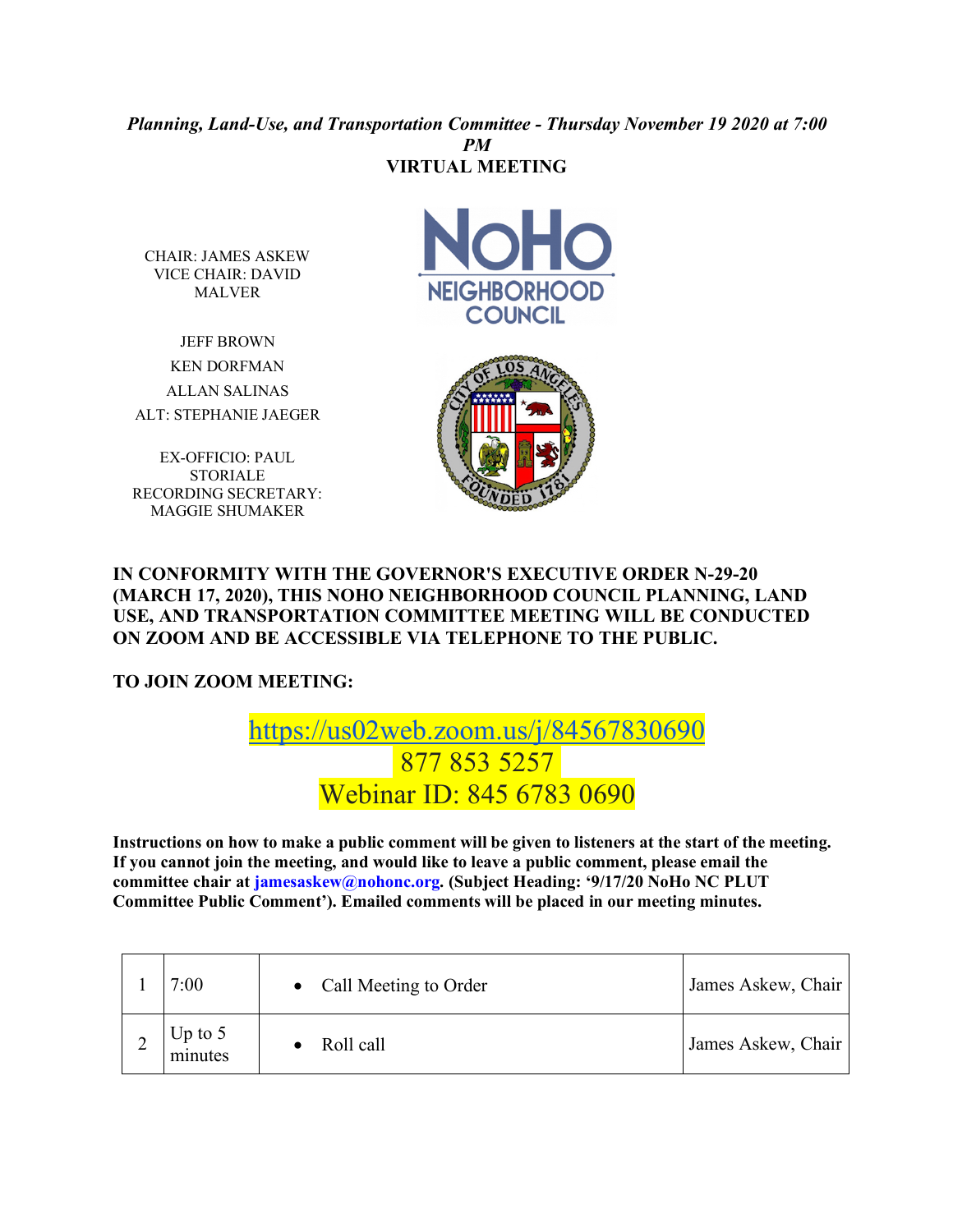| 3              | Up to $5$<br>minutes  | Presentation, Discussion, and Possible Action:<br>Review and approve meeting minutes for<br>October 2020.                                                                                                                                                                                                           | James Askew, Chair |
|----------------|-----------------------|---------------------------------------------------------------------------------------------------------------------------------------------------------------------------------------------------------------------------------------------------------------------------------------------------------------------|--------------------|
| $\overline{4}$ | 1 minute<br>each      | Public comments on non-agenda items.                                                                                                                                                                                                                                                                                | James Askew, Chair |
| 5              | 1 minute<br>each      | Committee member comments on non-agenda<br>items.                                                                                                                                                                                                                                                                   | James Askew, Chair |
| 6              | Up to $5$<br>minutes  | Presentation and Discussion: Update on Old<br><b>Business</b><br>Cell Tower moving to Council on 11/30<br>Blix Street moving to Council on 11/30                                                                                                                                                                    | James Askew, Chair |
| $\overline{7}$ | Up to $20$<br>minutes | Presentation, Discussion, and Possible Action:<br>$\bullet$<br>5256 Vineland Ave (Various Entitlements<br>Requested for Storage Facility) (Vineland and<br>Weddington)<br>Up to 10 Minutes for applicant                                                                                                            | <b>Luke Peters</b> |
| 8              | Up to $10$<br>minutes | Presentation, Discussion, and Possible Action:<br>$\bullet$<br>Permit Application for Comedy Chateau                                                                                                                                                                                                                | James Askew, Chair |
| 9              | Up to $10$<br>minutes | Presentation, Discussion, and Possible Action:<br>$\bullet$<br>Write a Community Impact Statement (CIS) in<br>favor of CF 20-0189 (a motion to increase the<br>number of affordable units in TOC projects)<br>https://cityclerk.lacity.org/lacityclerkconnect/in<br>dex.cfm?fa=ccfi.viewrecord&cfnumber=20-<br>0189 | James Askew, Chair |
| 10             | Up to $5$<br>minutes  | Presentation, Discussion, and Possible Action:<br>Move our 12/17/20 to 12/10/20                                                                                                                                                                                                                                     | James Askew, Chair |
| 11             | Up to $5$<br>minutes  | <b>Transportation Update</b>                                                                                                                                                                                                                                                                                        | Rob McGrath        |